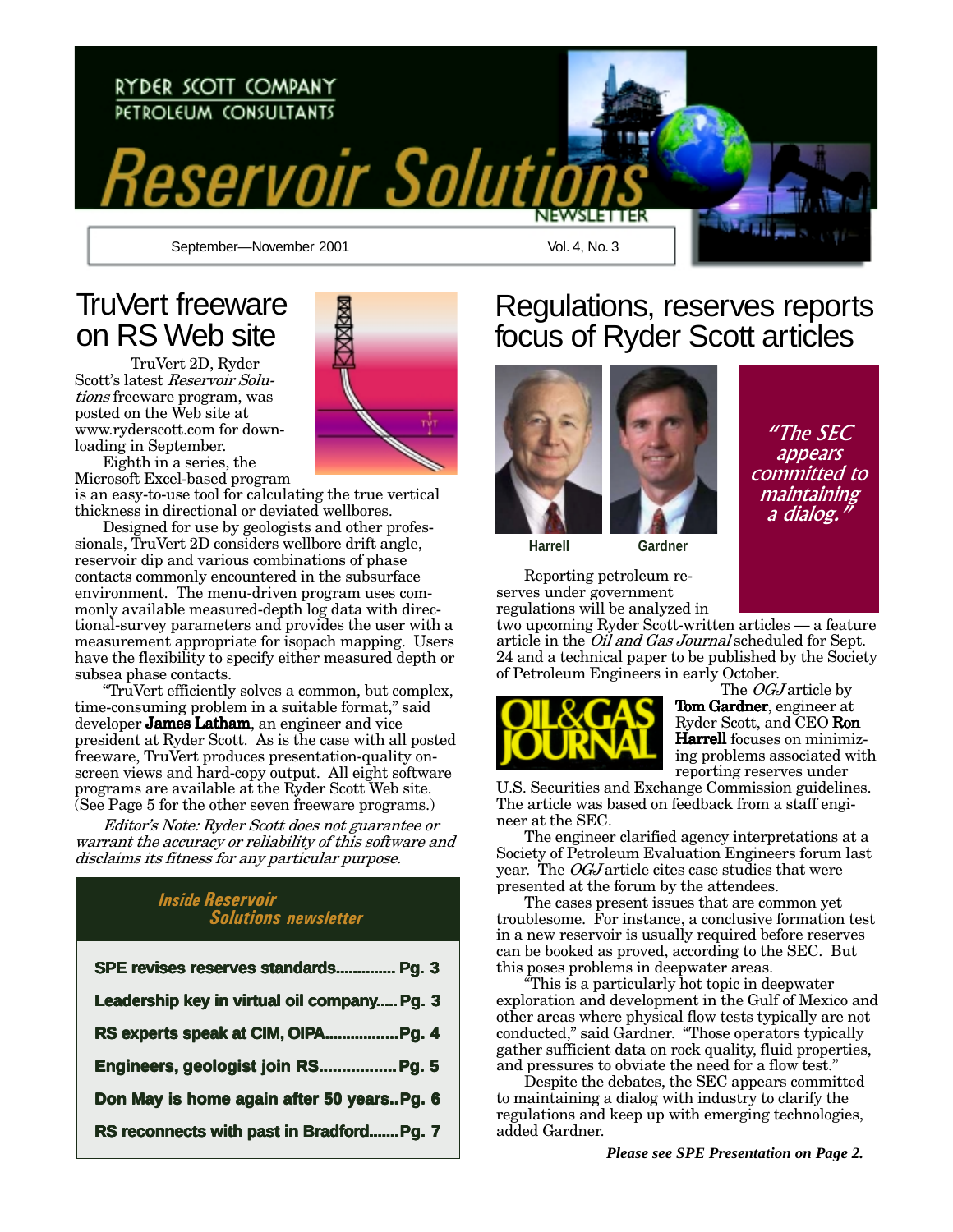

#### *SPE Presentation—Cont. from Page 1*





**Miles Palke**, engineer at Ryder Scott, will present an SPE paper this fall on incorporating reservoir simulation results into petroleum reserves estimates used in public reporting. "The Adaptation of Reservoir Simulation Models for Use in Reserves Certification under Regulatory Guidelines or Reserves Definitions" (SPE 71430) was written by Palke and **Dean Rietz**, vice president and manager of reservoir simulation at Ryder Scott. Palke will present the paper Oct. 3 at the SPE annual technical confer-

#### **Publisher's Statement**

*Reservoir Solutions* newsletter is published quarterly by Ryder Scott Company LP Petroleum Consultants. Established in 1937, the reservoir evaluation consulting firm performs more than 1,000 studies a year. Ryder Scott has issued reports on more than 200,000 wells or producing entities in North America. The firm has also evaluated hundreds of international oil and gas properties involving thousands of wells. Ryder Scott multidisciplinary studies incorporate geophysics, petrophysics, geology, petroleum engineering, reservoir simulation and economics. With 117 employees, including 66 engineers and geoscientists, Ryder Scott has the capability to complete the largest, most complex reservoir-evaluation projects in a timely manner.

#### Board of Directors

Ronald Harrell Chairman and CEO Don P. Roesle President and COO John E. Hodgin Exec. V. President

Fred P. Richoux Sr. Vice President John R. Warner Exec. V.P.–Intl. Larry T. Nelms Sr. Vice President

**Reservoir Solutions** Editor: Mike Wysatta Business Development Manager

Ryder Scott Company LP 1100 Louisiana, Suite 3800 Houston, Texas 77002-5218 Phone: 713-651-9191; Fax: 713-651-0849 Denver, Colorado; Phone: 303-623-9147 Calgary, AB, Canada; Phone: 403-262-2799 E-mail: info@ryderscott.com Web site: www.ryderscott.com

ence in New Orleans.

"Companies are increasingly incorporating reservoir models in forecasting and estimating reserves," said Palke. "However, they must take certain precautions."

For one, simulation models typically are designed to capture the "most likely" reservoir description. "Because 'most likely' is a confidence level associated with proved plus probable reserves, models generally are not designed to estimate proved reserves," said Palke.

Models not complying with proved reserves definitions can be altered to conform, but this process may be difficult, he added. It may require substantial alteration of simulation grids and descriptions and require attention to development plans applied to the models.

The authors wrote the paper to begin a dialog on the topic, which has not been thoroughly discussed and documented in previous petroleum engineering literature.

 $A$ s simulation becomes more common, its use in the determination of reserves is inevitable," said Rietz. "Our broad knowledge of reservoir modeling and extensive experience in evaluations uniquely positions us to initiate and emphasize dialogue on the subject."



Alabama-www.ogb.state.al.us/HTMLS/  $_{\rm inform}$ Alaska–www.dog.dnr.state.ak.us/oil/products/ data/data.htm California-http://opi.consrv.ca.gov/opi/opi.dll **Colorado**-http://oil-gas.state.co.us/ statistics.html **Kansas**–www.kgs.ukans.edu/PRS/petroDB.html Louisiana–http://sonris-www.dnr.state.la.us/ www\_root/sonris\_portal\_1.htm Michigan-www.deq.state.mi.us/gsd/  $4miprod.html$ Mississippi–www.ogb.state.ms.us/cfmReport/ cfm/login.cfm New Mexico-octane.nmt.edu/data/info/ Oklahoma-www.geo.ou.edu/cgi-bin/ nris98.cgi?ft=db&template=nrisData.htm

**Ohio**–ftp://ftp.dnr.state.oh.us/ Geological\_Survey/well\_db/ Texas-http://driller.rrc.state.tx.us/Apps/

WebObjects/acti

**Utah**–http://dogm.nr.state.ut.us/oilgas/ STATISTICS/statindx.htm

**West Virginia**–http://data.wvgs.wvnet.edu/ datastat/og\_coyr/ogcntyyr.html

Other states petroleum data $-$ http:// octane.nmt.edu/data/otherstate/



**The historical price chart shows the monthly average cash market prices for the following: WTI crude at Cushing (NYMEX), Brent crude and Henry Hub gas.**

### Price history of benchmark oil and Henry Hub gas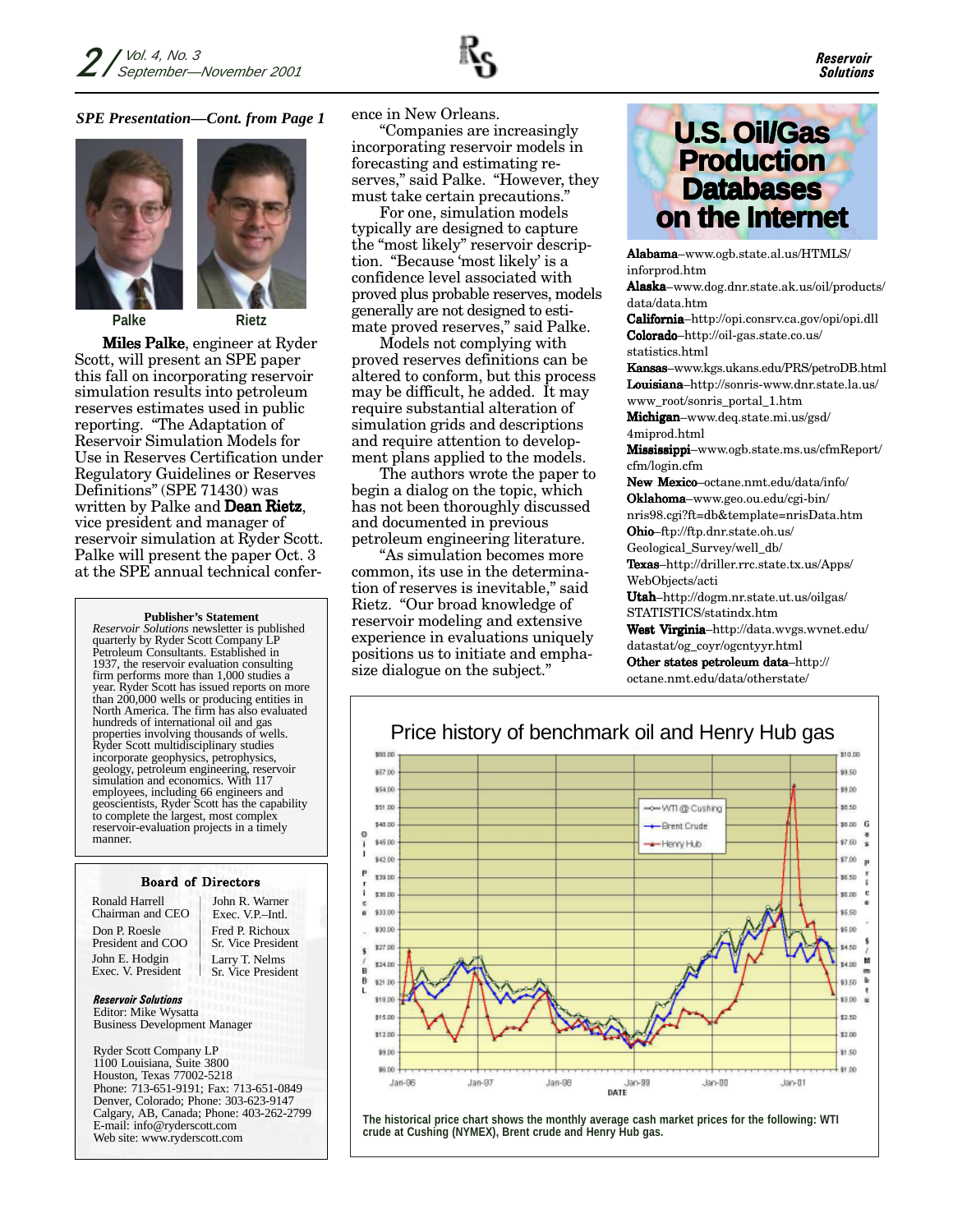

**To invite spontaneous input from the SPE-PLOC participants, these drawings were created on the spot by an artist with Hands On Graphics. The flow of the illustrations was designed to express the visual architecture of communication at the event last May.**

## Virtual oil company prototype presented by Harrell at PLOC

### No substitute for leadership, says Harrell )-

Ryder Scott CEO **Ron Harrell** said that even in the age of the virtual company and increased outsourcing, successful oil and gas companies are keeping company leadership and the management of hydrocarbon assets in house. "There is no substitute for leadership," he told attendees of the Society of Petroleum Engineers Gulf Coast Section Petroleum Leadership & Outlook Conference in May.

Harrell contrasted the oil companies of the 1950s to the trimmer ones today. "Back then, if we needed to move rigs, we built roads," he said. "Some companies of the '50s had 600 employees and pumped 5,000 barrels per day. Compare that to an oil company of today that has five employees and efficiently manages and operates 400 wells across eight states."

Harrell recommended that companies outsource reserves acquisition and asset management on a project basis only while totally or partially outsourcing some processes, such as accounting, legal and marketing

"I suppose that ultimately we could see a virtual oil company of one person armed with a cell phone and a laptop," he said. "However, I do think a public company has to show investors it has a good staff with lots of in-house capabilities."

## SPE revises standards for estimating, auditing reserves

The Society of Petroleum Engineers endorsed recommendations in June to revise the SPE standards for estimating and auditing reserves. The changes are compatible with the 1997 joint SPE/World Petroleum Congress definitions for petroleum reserves.

"These new standards effectively update ones that were written almost 25 years ago," said Ryder Scott CEO **Ron Harrell**, who was involved in drafting the new changes.

### "These new standards effectively update ones that were written 25 years ago."

In issuing these standards, SPE has specified guidelines for probabilistic estimations and reserves audits and has expanded classifications to include possible and probable categories. The SPE standards state, "... to make intelligent business decisions in activities such as prioritization of capital spending and property acquisitions, it is also important to recognize and quantify the amount of probable and possible reserves."

In the section on probabilistic assessments, SPE acknowledges that the statistical aggregation of individual reserves entities will result in a different volume of proved reserves than the arithmetic sum of those reserves.

### Warner inducted into UMR academy



**arner**, executive vice president – international at Ryder Scott, became an inductee into the Academy of Mines and Metallurgy at the University of Missouri – Rolla earlier this year. "The top leaders around the country are in the academy," said **Don** 

**Brackhahn**, alumni director. Warner is one of only 69 inducted over the past 10 years from the 7,000 alumni of the

**Warner**

School of Mines and Metallurgy. He received bachelor of science and master of science degrees in geological engineering in 1970 and 1971, respectively.



Academy members are called upon by the dean of the school and six department chairs to act in

advisory roles. "It's important to get outside views on the direction of our school and its departments. So we invite academy members, such as Mr. Warner, to strategic planning meetings," said **Lee Saperstein**, dean of the School of Mines and Metallurgy.

Warner received an honorary professional degree in geological engineering from the university in 1986.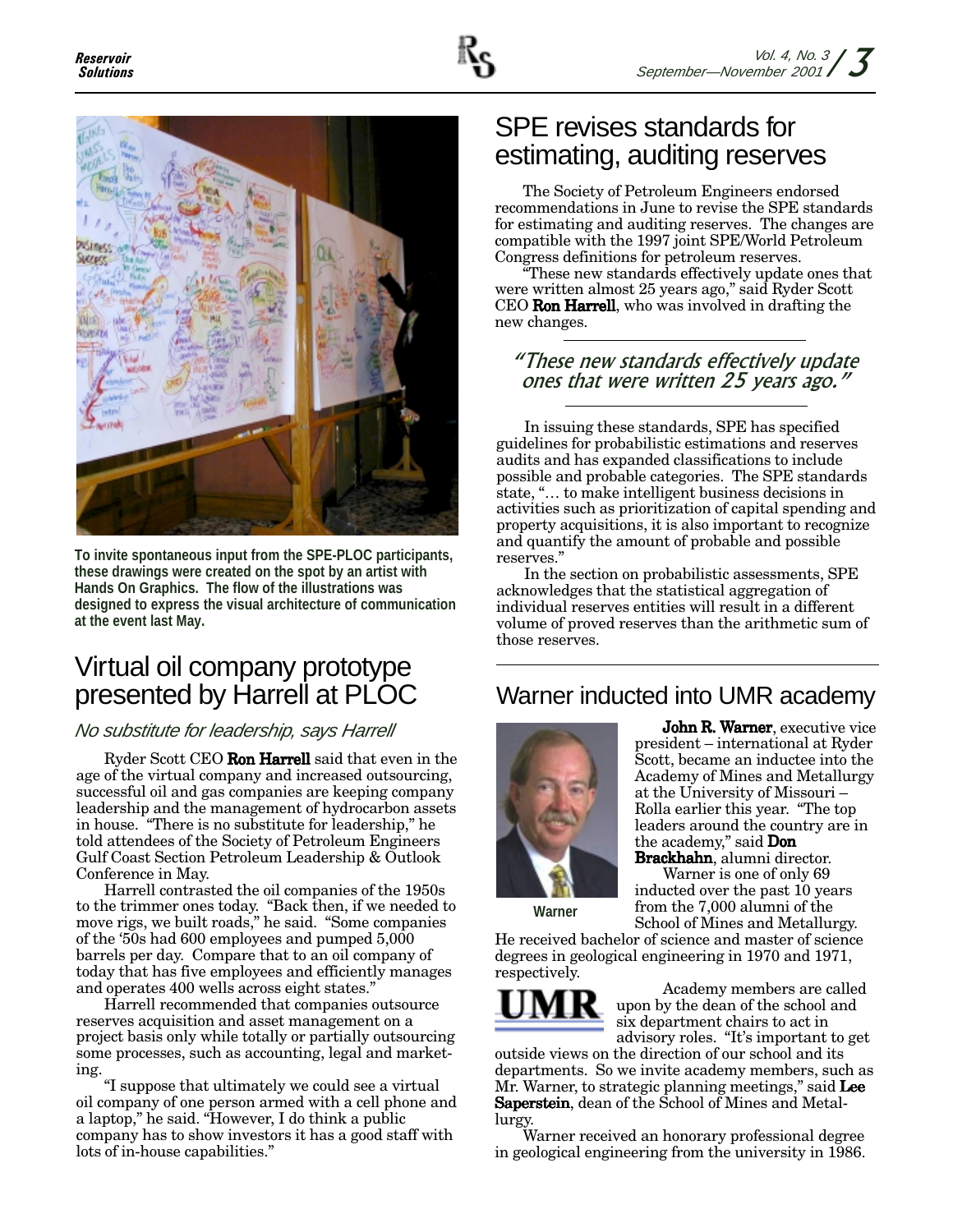

# OIPA gets tips on CBM evaluation



Larry Connor, vice president at Ryder Scott, presented "Coalbed Methane, Methods and Guidelines" to the Oklahoma

Independent Producers Association in Tulsa in August. The topics included basics on coal-gas reservoirs, volumetric calculations, well performance and classification of reserves.

"Coalbed methane (CBM) reserves are sometimes understated because the gas content and pay counts used for volumetric calculations are too low," said Connor, one of the Ryder Scott experts in evaluating CBM projects. "Empirically, we have found that gas desorption analysis alone understates the actual gas content even after correcting for lost gas. Additionally, in some cases, those corrections are too low."

Among his points to remember.

■ Gas recovery is non-linear and not proportional to pressure.

■ In certain basins, expect the decline phase to be exponential and not hyperbolic based on empirical data.

Remember when evaluating performance that CBM wells are very sensitive and highly affected by operations.

### Kumar presents study on gas permeability in heavy-oil reservoirs



**Rajneesh Kumar**, engineer at Ryder Scott Canada, presented "Solution-gas drive in heavy oil: Viscosity effect on gas relative permeability" at the Canadian International Petroleum Conference in Calgary last June. The event was sponsored by the Canadian Institute of Mining, Metallurgy and Petroleum.

**Kumar**

"Gas relative permeability data showed that gas mobility, under solution-gas drive, decreases with increased depletion rates. This should be kept in mind when relative permeability functions determined experimentally in the lab are used in numerical simulators," said Kumar. "Experiments at high depletion rates lead to reduced gas relative permeability, which, in turn, results in optimistic recovery performance when used in simulators."

Kumar recommends the careful evaluation of depletion rates in the management of heavyoil reservoirs under solution-gas drive in western Canada.



"Empirically, we have found that gas desorption analysis alone understates the actual gas content even after correcting for lost gas." - Larry Connor

**Connor**

Ryder Scott has evaluated more than 50 CBM and coal-mine methane fields over the past 10 years, including extensive studies of fields and reservoirs in the Black Warrior, Powder River, San Juan, Uinta, Raton and Appalachian basins in the United States. The firm has also evaluated CBM reservoirs in Australia, France, Poland, Colombia and China.

To account for the complex production behavior of CBM fields, Ryder Scott uses volumetric and performance analyses, field analogy and reservoir simulation, if appropriate, to account for all production mechanisms.

For further information, contact Connor at 713-651-9191, ext. 295, or at larry\_connor@ryderscott.com. Joe Blankenship is the coordinator of CBM reserves evaluation at Ryder Scott. Contact Blankenship at 713-651-9191, ext. 282, or at joe\_blankenship@ryderscott.com.



**to learn more about the company's acquisition and divestiture services.**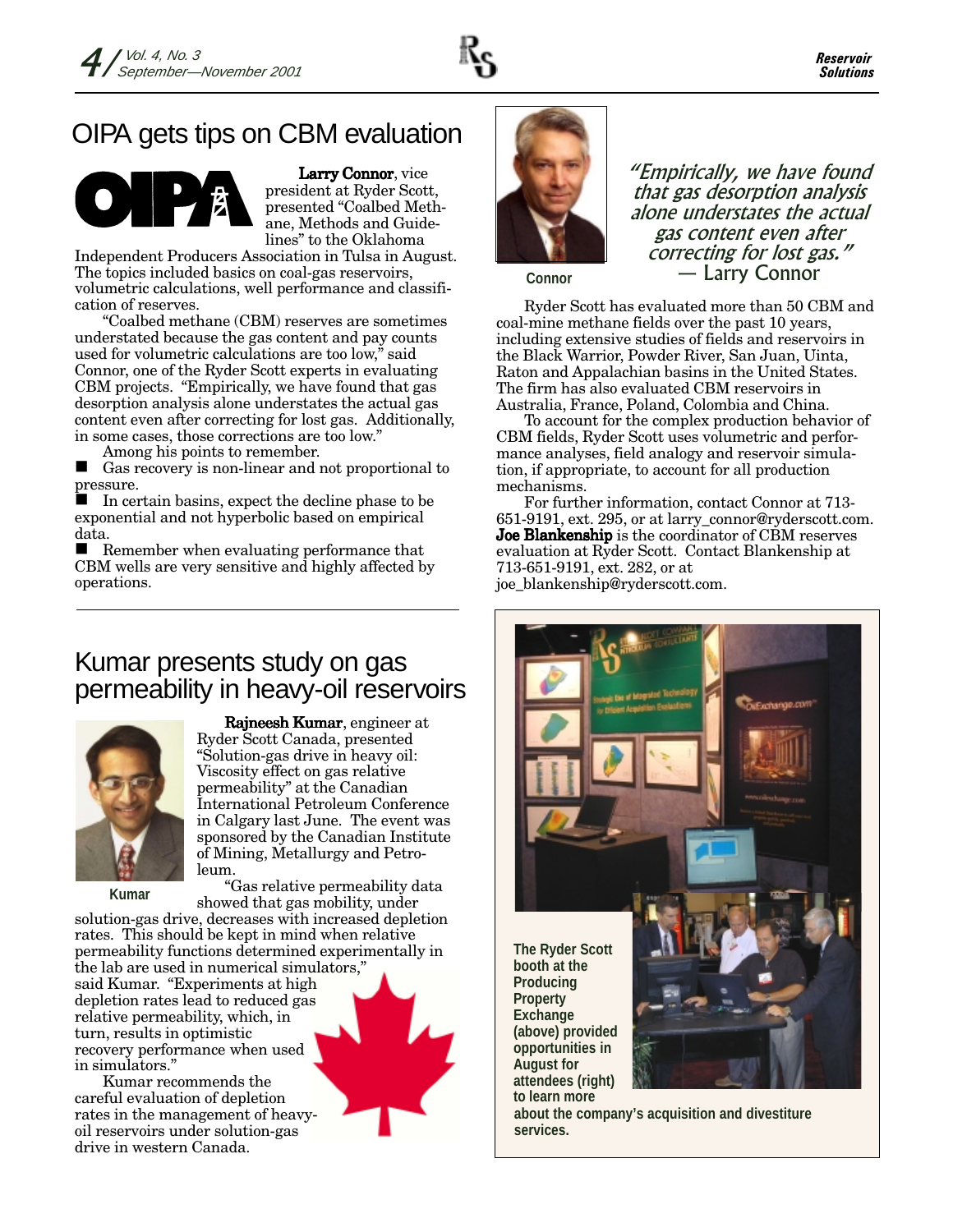# Two engineers, geologist join RS





Coughlin

Alexander

Two engineers and a geologist have recently joined Ryder Scott. **Matt Coughlin**, petroleum engineer, previously worked for two years as a consultant and at Albrecht & Assocs. before joining Ryder Scott.

Cole

He also worked at Union Pacific Resources Group Inc., where he evaluated acquisition and development opportunities, designed divestiture processes and provided training.

Previous to that, Coughlin worked at petroleum consulting firms and was a petroleum engineer at

Amoco Production Co. He has bachelor's and master's degrees in petroleum engineering from the University of Oklahoma.

Before joining Ryder Scott, **David Cole**, petroleum engineer, was a consultant for five years. He conducted evaluation engineering and analyzed the operations of U.S. and international companies.

Cole also worked at Colaine Energy from 1988 to 1992 and at Reunion Energy from 1992 to 1996. In those positions, he performed property evaluations, developed field plans and recommended operational enhancements.

He has a B.S. degree in petroleum engineering from Texas A&M University.

**Bruce Alexander**, geologist, has joined Ryder Scott Canada in Calgary. Previously, he was a geologist at Alexander Petroleum Consulting and at Gilbert Laustsen Jung Assocs. Ltd., where he conducted full geological evaluations from 1997 to 2000.

He also worked as a geologist at Rife Resources and Belloy Petroleum Consultants. Alexander has evaluated sandstone and carbonate reservoirs throughout the Western Canada sedimentary basin.

He has a bachelor of science degree with specialization in geology from the University of Alberta.

# Freeware programs on ryderscott.com offer utility to evaluators

RS Web site offers full array of tools

Seven downloadable freeware programs posted on the Ryder Scott Web site at www.ryderscott.com are summarized as follows. (The eighth freeware program, TrueVert 2D, is described on Page 1.)

**RyVOL** facilitates the preparation of volumetric reserves estimates for oil and gas wells and reservoirs. The menu-driven program provides templates for either oil or gas reservoirs and allows the user to determine fluid and reservoir properties, such as gas deviation factors, pseudocritical temperatures and pressures, oil and gas formation volume factors and calculated solution gas-oil ratios. Volumetric in-place and recoverable reserves are based on user input for reservoir volumes and recovery factors. Secondary product recovery is calculated either as a percentage of product in-place or as a ratio relative to primary product. RyVOL works with the Reservoir Solutions Modules freeware program.

Reservoir Gas Analysis Software (ResGAS) computes the critical pressures and temperatures, specific gravities and heating values of a gas stream. The application works with the previously released Reservoir Solutions Modules program.

The computation of gas properties includes corrections for contaminants and adjustments for condensate content. ResGAS also calculates wet gas in place and recoverable wet-, dry- and sales-gas volumes as well as recoverable condensate volumes.

ResGAS computes the estimated recovery of propane, butane and sulfur and approximates the BTU content of separator and gas sales. A user must enter separator-gas component percentages derived

from laboratory analysis and other data input, including well and reservoir parameters and recovery factors.

Reservoir Solutions Modules 1.0 gives reservoir engineers the capabilities to solve common problems requiring the calculation of oil and fluid properties, such as pseudocritical properties, compressibilities and formation-volume factors. Included in the program are functions for calculating Tc (pseudocritical temperature), Pc (pseudocritical pressure), Z factor (real gas deviation), shut-in bottomhole pressure, Cg (gas isothermal compressibility), Cw (water isothermal compressibility), Co (oil isothermal compressibility), Bo (oil formation volume factor) and Bg (gas formation volume factor).

The QuickLook economics evaluation software gives the user a simple, fast tool to compute screening economics for prospects, evaluate workovers and recompletions and run preliminary lending economics. The user can run complete reserves and cash-flow projections for individual wells or properties. QuickLook computes up to four distinct product streams, two oil and two gas, and secondary product streams based on gas-oil ratios or condensate yields. The program provides options for exponential, hyperbolic, harmonic and manual product projections. A user can also subtract or add together streams. QuickLook also has multiple expense-, tax- and investment-parameter options as well as a provision for abandonment costs.

The **material-balance application** automatically calculates original gas in place  $(OGIP)$ , estimated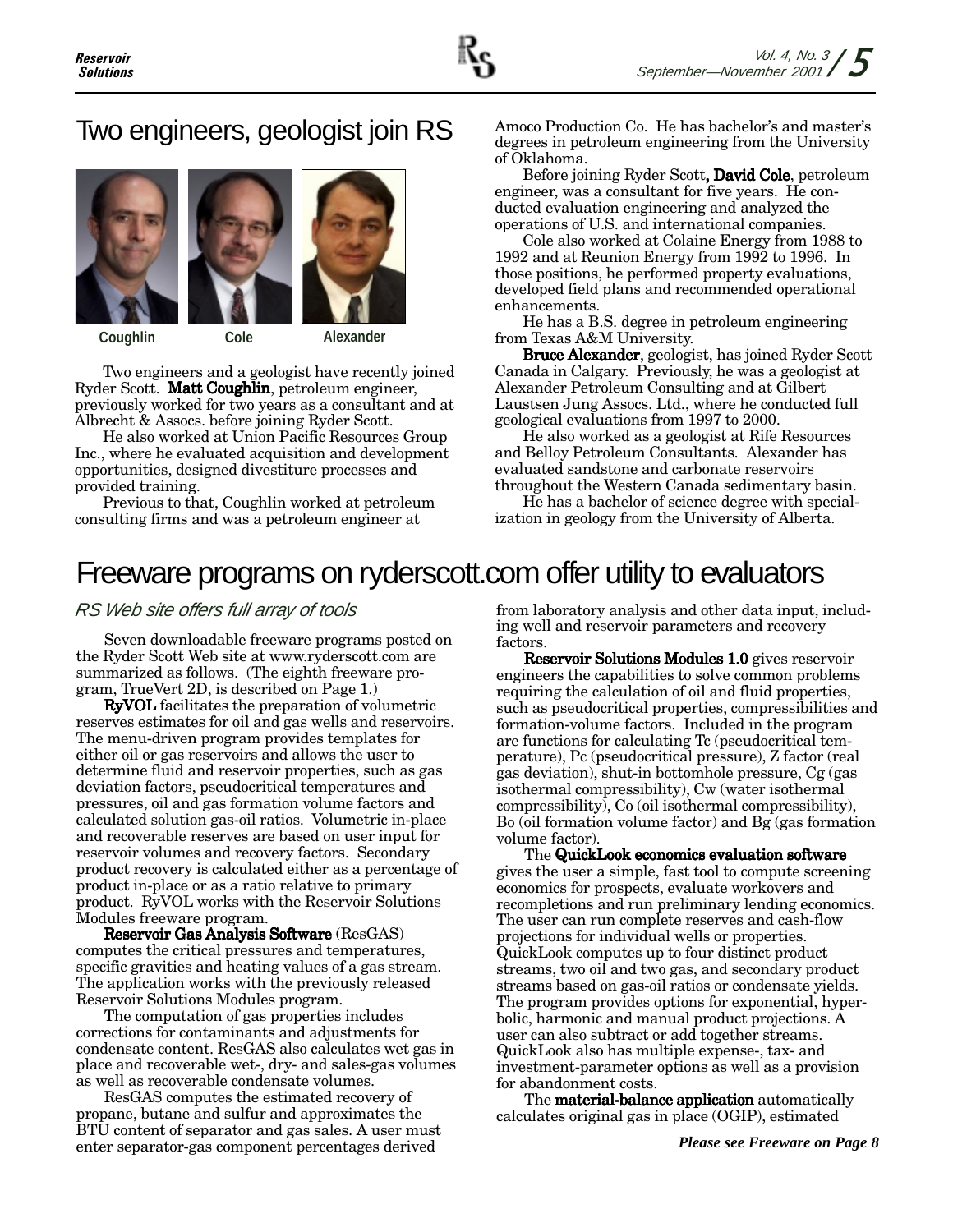# Home again after 50 years, Ryder Scott's first employee Don May returns to Bradford, PA



**Don May (left) tells Jim Bryner about the vintage microscope that he donated to the Penn-Brad oil museum.**

The audience turned toward the back of the meeting hall where a gray-haired man with a cane ambled toward the podium. Earlier that day, they had seen photos of industry pioneers on a projector screen. Now, they were surprised to see a bit of living history at the oil symposium.

**Don May**, hired as the first employee of Ryder Scott in 1935, would say a few words to the 60 or so audience members. Minutes before, they had heard about May's development of chip-coring analysis, an important technology used in the Bradford field in Pennsylvania beginning in the mid 1930s. The technique literally launched Ryder Scott, formerly an oil producer, into the consulting business.

May talked about tertiary recovery and extracting more oil from Bradford, where a prolific well now pumps a barrel a day. "Fifty percent of the oil in the Bradford field has been left behind following

primary and secondary recovery operations," he said. "In oil-wet sands, oil clings to the pore spaces, so that water won't sweep it all away. One day, a company like Ryder Scott will come through and find a way to commercially recover this oil." For retired oilmen, the fields where they made their marks never die and the companies where they worked never stop trying.

A few months shy of 90 years old, May enjoyed his day in the sun. **Christina Reed**, an editor at Geotimes magazine, hurried him off to a makeshift interview room at the former Holiday Inn in Oil City, PA — site of the Drake Well Foundation's History of the Oil Industry Symposium last June.

Reed and a freelance writer as well as assorted friends and his son,  $\operatorname{Tom}$  May, snapped photos of May donating his vintage microscope to **Jim Bryner**, curator of the Penn-Brad oil museum, which houses various artifacts from the glory days of the northwestern Pennsylvania oil boom.

The *Bradford Era* newspaper published a front-page, two-part article in its "round the square" column. "A special homecoming took place in Bradford in late June when ... Don May of Muleshoe, Texas, came back to relive memories and see old friends and relatives," the *Era* wrote.



**Ryder Scott CEO Ron Harrell (left), spouse Ann Harrell and Don May.**

May spent a night at Bryner's house, but that wasn't the first time he had been there. More than five decades ago, he and his late wife Millie Hipchen May were house guests of previous owners Don and Margaret Williams, close friends



**The Hooker-Fulton building in Bradford, PA, the site of first Ryder Scott office in 1930s, was visited by Don May in June.**

when the Mays lived in Bradford.

May walked down the secondfloor hallway of the Hooker-Fulton building and paused at a door to a space that had been the first office of Ryder Scott more than 65 years ago. The art-deco-styled building now had acoustic ceiling tiles, fluorescent lights and carpet. However, May had no problem recalling his days at Ryder Scott or the day he first heard the voice of Millie in the lobby.

He talked to a maintenance man, who asked May whether he remembered the name of the maintenance person in 1935. Without hesitation, May said, "George Dalsing." The man said that Dalsing was the grandfather of his fiancée. "I went for long swims with George (Dalsing), Fuzzy Lyons and John Smith at the lake at five in the morning before work," said May. "John ran the cigar stand here in the building." Such is life in a small town now and then.

At the Howard Johnson's, Don and Tom May sat with longtime Bradford residents and octogenarians Bryner, a former client of Ryder Scott, and **Don Walter** and **Harold Engle**. Walter and Engle were the second and third employees, respectively, at Ryder Scott.

*Please see May on Page 8.*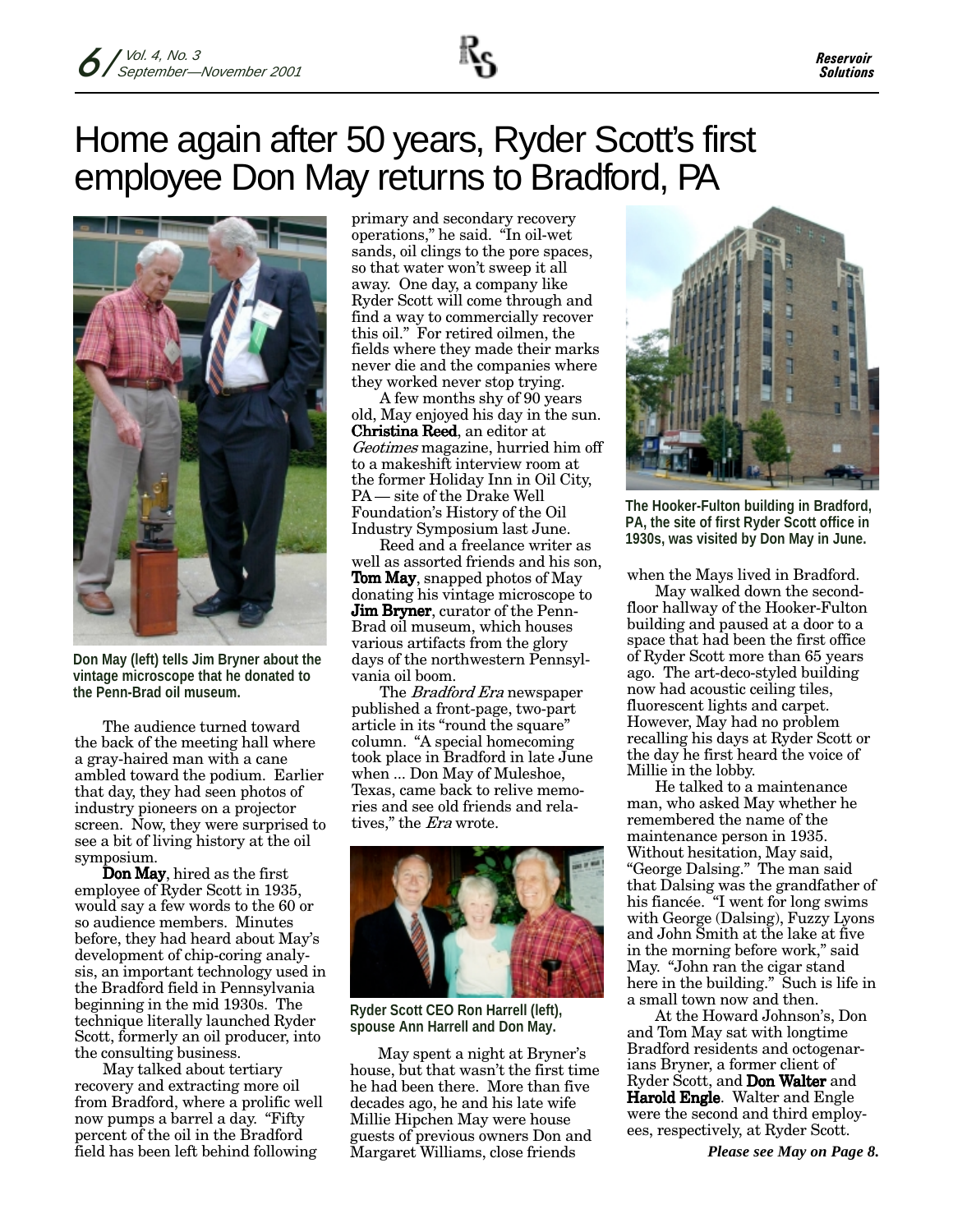### **Harrell presents history of Ryder Scott**



Ryder Scott CEO **Ron Harrell** presented the early history of Ryder Scott at the Drake Well Foundation's History of the Oil Industry symposium last June in Oil City, PA. "We were not the earliest pioneers by any means, but our firm did pioneer some techniques for dramatically improving oil recoveries from waterfloods," said Harrell.

Ryder Scott was formed in Bradford, Pennsylvania, in the mid  $1930s$  — more than 70

years after the Drake well discovery and more than 60 years after the first commercial well was drilled in the Bradford field.

### **Ryder Scott almost pursued lubricants business**

Before Ryder Scott became a consulting firm circa

the mid 1930s, the company almost went into the lubricants business, according to **Don May**, the company's first employee. As the story goes, from 1930 to 1935, Ryder Scott was a producing company in the Bradford field in Pennsylvania. At one point during this period, founders **Harry M.** Ryder and David Scott **Jr.** became disappointed with their oil production. Perhaps, this dissatisfaction spurred interest in other endeavors.

At the same time, Ryder was influenced by a friend who worked at Hamilton Watch Co. This friend, name unknown, claimed that good money was to be made from developing oil that would retain constant viscosity through wide temperature changes. He predicted that the oil would be in great demand as a lubricant of delicate instruments, such as timepieces.

Ryder and Scott embarked on this project but after a short time, the work of May in developing chip-coring analysis diverted their attention back to the upstream oil industry. In hindsight, losing interest in the lubricant-viscosity project was wise, because jewel bearings for watches became commonplace, reducing the need for lubricants. May had worked on the lubricant project for several months but eventually turned over his work to Hamilton Watch so he could concentrate on core analysis.

### **Ryder Scott contributes to Penn-Brad museum**

Ryder Scott contributed \$1,000 to the Penn-Brad oil museum in Custer City, PA, to assist the nonprofit organization in continuing its efforts to preserve the history of the oil industry.

"We were pleased to learn about the work of the museum and its longstanding dedication," said Ryder Scott CEO **Ron Harrell**, who toured the museum while researching the early history of Ryder Scott last June. Custer City adjoins the town of Bradford.

**This 72-foot wooden rig is the principal attraction at the Penn-Brad oil museum. This is the last survivor of about 1,000 wooden rigs that were drilled in the Bradford area in the 1880s when Pennsylvania produced almost threequarters of all the oil and gas used in the United States.**



### **Founder Ryder helped develop radio tubes**



**Ryder**

**Harry M. Ryder** did primary work in the development of the first radio vacuum tubes while working at Westinghouse Electric Corp. in east Pittsburgh from 1911 to 1922. Ryder Scott recently learned this from the Penn-Brad oil museum in Bradford, PA, through a Bradford Era newspaper clipping.

Ryder reportedly worked at Westinghouse as an electrical engineer in engineering and physics research. However, his entrepreneurial spirit prevailed and he left that secure line of work for the excitement and riches of the oil patch.